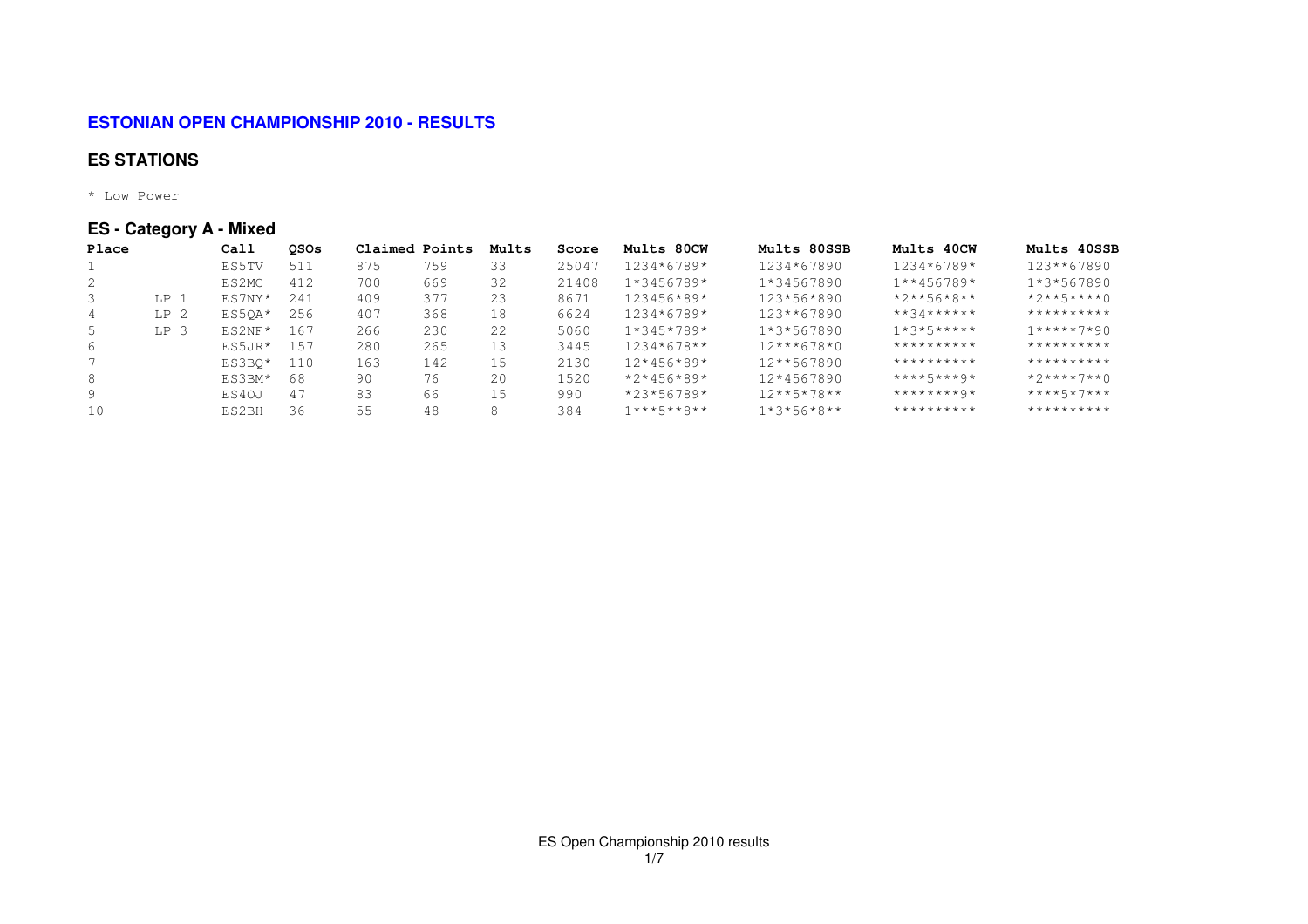|       | LU - ValcyVI y D - UUD |               |             |                |     |       |       |            |              |            |                  |
|-------|------------------------|---------------|-------------|----------------|-----|-------|-------|------------|--------------|------------|------------------|
| Place |                        | Call          | <b>OSOs</b> | Claimed Points |     | Mults | Score | Mults 80CW | Mults 80SSB  | Mults 40CW | Mults 40SSB      |
|       |                        | ES0QD         | 369         | 369            | 327 | 18    | 5886  | ********** | 123456789*   | ********** | 123456789*       |
| 2     |                        | ES7GM         | 310         | 310            | 287 | 17    | 4879  | ********** | 123456*890   | ********** | 123456*8*0       |
|       |                        | ES5RW         | 279         | 279            | 260 | 16    | 4160  | ********** | 1234*67890   | ********** | $*234 * 67 * 90$ |
| 4     | LP <sub>1</sub>        | ES8TJM*       | 238         | 238            | 228 | 14    | 3192  | ********** | 1234567*90   | ********** | $*23*5*7**0$     |
| 5     |                        | <b>ES1TU</b>  | 227         | 227            | 216 | 14    | 3024  | ********** | *234567890   | ********** | $*2**5*7*90$     |
| 6     | LP <sub>2</sub>        | ES6RMR*       | 216         | 216            | 206 | 13    | 2678  | ********** | 12345*7890   | ********** | $*2***5*7**0$    |
|       | LP<br>3                | ES1LS*        | 188         | 188            | 179 | 12    | 2148  | ********** | *234567890   | ********** | $*2*****90$      |
| 8     |                        | ES3GX*        | 141         | 141            | 135 | 13    | 1755  | ********** | 12*4567890   | ********** | $*2**5*7**0$     |
| 9     |                        | ES6PA*        | 188         | 188            | 176 | 9     | 1584  | ********** | 12345*7890   | ********** | **********       |
| 10    |                        | ES3AT*        | 156         | 156            | 149 | 10    | 1490  | ********** | 12*4567890   | ********** | $*******8***$    |
| 11    | Junior                 | ES7AGY        | 180         | 180            | 165 | 8     | 1320  | ********** | 123456*8*0   | ********** | **********       |
| 12    |                        | ES6QZ         | 166         | 166            | 145 | 9     | 1305  | ********** | 12345*7890   | ********** | **********       |
| 13    |                        | ES5GP*        | 158         | 158            | 139 | 9     | 1251  | ********** | 1234*67890   | ********** | **********       |
| 14    |                        | ES1QX*        | 109         | 109            | 98  | 12    | 1176  | ********** | *23*567890   | ********** | $*23****90$      |
| 15    |                        | ES2IPA        | 100         | 100            | 95  | 12    | 1140  | ********** | 1*34567890   | ********** | $1***5***9*$     |
| 16    |                        | ES1OV*        | 95          | 95             | 91  | 10    | 910   | ********** | *234567890   | ********** | $*2*********$    |
| 17    |                        | ES5EX*        | 100         | 100            | 87  | 8     | 696   | ********** | 123**67890   | ********** | **********       |
| 18    |                        | $ES1LBK/2*88$ |             | 88             | 77  | 9     | 693   | ********** | $1*345678*0$ | ********** | $*******8***$    |
| 11    |                        | ES5RGJ        | 85          | 85             | 76  | 9     | 684   | ********** | 1234*67890   | ********** | **********       |
| 12    |                        | ES5RIM        | 75          | 75             | 71  | 9     | 639   | ********** | 123**67890   | ********** | $******7***$     |
| 13    |                        | ES1RA*        | 80          | 80             | 61  | 9     | 549   | ********** | $*2**56*890$ | ********** | $*23******0$     |
| 14    |                        | ES1GO*        | 55          | 55             | 39  | 8     | 312   | ********** | $**3**678*0$ | ********** | $***3****90$     |
| 15    |                        | ES5TCP*       | 42          | 42             | 36  | 8     | 288   | ********** | $123**67890$ | ********** | **********       |
| 16    |                        | ES1LKM/2* 56  |             | 56             | 41  |       | 287   | ********** | $1*3*5678*0$ | ********** | **********       |
| 17    |                        | ES2THH        | 35          | 35             | 30  |       | 210   | ********** | $1*3*56789*$ | ********** | **********       |
| 18    |                        | <b>ES1THH</b> | 32          | 32             | 25  | 8     | 200   | ********** | *23*567890   | ********** | **********       |
| 19    |                        | ES6TX         | 10          | 10             | 10  | 9     | 90    | ********** | 12345*7890   | ********** | **********       |
| 20    |                        | ES1IP*        | 17          | 17             | 13  |       | 78    | ********** | ****56**90   | ********** | $**7*****0$      |

### **ES - Category B - SSB**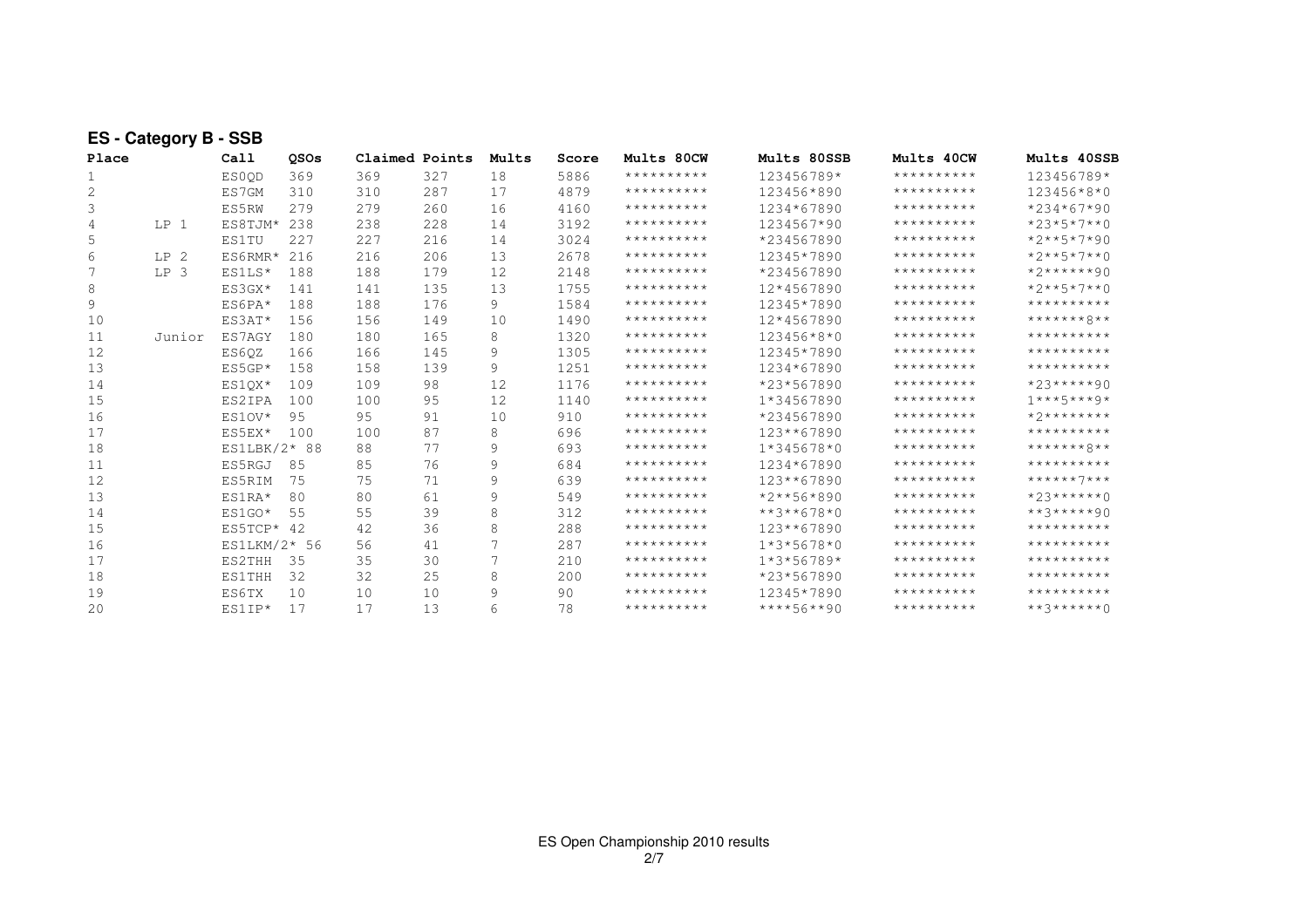# **ES - Category C - CW**

| Place |                 | Call          | <b>OSOs</b> | Claimed Points |     | Mults | Score | Mults 80CW   | Mults 80SSB | Mults 40CW              | Mults 40SSB |
|-------|-----------------|---------------|-------------|----------------|-----|-------|-------|--------------|-------------|-------------------------|-------------|
|       |                 | ES5NC         | 319         | 638            | 612 | 15    | 9180  | 1234*6789*   | **********  | $1234*67*9*$            | **********  |
|       |                 | ES1AN         | 295         | 590            | 536 | 13    | 6968  | *23456789*   | **********  | $*2*456**9*$            | **********  |
| 3     | $L_{\rm P}$     | ES3CC*        | 252         | 504            | 416 |       | 4576  | 12*456789*   | **********  | $*2***56***$            | **********  |
| 4     | LP <sub>2</sub> | $ES8DH*$      | 216         | 432            | 378 | 11    | 4158  | 1234567***   | **********  | $*2***5*7*9*$           | **********  |
| 5     | LP 3            | ES5RY/6*223   |             | 446            | 414 | 10    | 4140  | 12345*789*   | **********  | $*$ 2 * * 5 * * * * *   | **********  |
| 6     |                 | $ES4RX*$      | 225         | 450            | 400 | 10    | 4000  | $123*56789*$ | **********  | $*2***5***$             | **********  |
|       |                 | ES2JL         | 229         | 458            | 372 | 10    | 3720  | $1*3456789*$ | **********  | $7$ * * $4$ * * * * * * | **********  |
|       |                 | $ES5DB*$      | 223         | 446            | 418 |       | 3344  | $1234*678**$ | **********  |                         | **********  |
|       |                 | $ESSEP*$      | 151         | 302            | 290 | 8     | 2320  | $1234*6*89*$ | **********  | * ? * * * * * * * *     | **********  |
| 10    |                 | $ES1WST* 114$ |             | 228            | 222 | 10    | 2220  | $*23456789*$ | **********  | $*2******9*$            | **********  |
|       |                 | ES2JJ         | 109         | 218            | 164 | 8     | 1312  | 1*3456*89*   | **********  | ****5*****              | **********  |
|       |                 | ES8CO*        | 57          | 114            | 104 |       | 832   | 1234567*9*   | **********  | **********              | **********  |

# **ES - Category D - Multi operator**

| Place        |      | Call              | <b>OSOs</b> | Claimed Points |     | Mults | Score | Mults 80CW   | Mults 80SSB  | Mults 40CW    | Mults 40SSB             |
|--------------|------|-------------------|-------------|----------------|-----|-------|-------|--------------|--------------|---------------|-------------------------|
|              |      | ES2U              | 399         | 712            | 644 | 29    | 18676 | $1*3456789*$ | $1*3*567890$ | $1*34567*9*$  | $1*3*5*78*0$            |
|              |      | ES4A              | 318         | 556            | 507 | 19    | 9633  | $123*5678**$ | $123*5678*0$ | $12***5*****$ | $***$ * * * * * * * * 0 |
|              |      | $ES1TP/2*98$      |             | 98             | 90  | 9     | 810   | **********   | 1*34567890   | **********    | **********              |
| 4            | Kool | $ES5WP*$          | -91         | 91             | 86  | 9     | 774   | **********   | 1234*67890   | **********    | **********              |
| 5            | Kool | ES5YG*            | 77          | 77             | 72  | 8     | 576   | **********   | $123**67890$ | **********    | **********              |
| 6            |      | ES <sub>2</sub> C | 47          | 47             | 40  | 10    | 400   | **********   | $1*3*56789*$ | **********    | $1******R*0$            |
|              | Kool | $ES5G*$           | 19          | 19             |     | 6     | 102   | **********   | $12***678*0$ | **********    | **********              |
| 8            |      | $ES1N/2*18$       |             | 18             | 14  | 6     | 84    | **********   | $1***5678*0$ | **********    | **********              |
| HO stations: |      | ES9A              | 280         | 410            | 372 | 16    | 5952  | $12345678**$ | $123*5678*0$ | **********    | **********              |
|              |      | ES9B              | 154         | 283            | 254 | 10    | 2540  | **********   | **********   | $12345***8**$ | $12***5***0$            |

#### **ES- Category F - Club Competition**

|                | Tartu Contest Team           | ES2MC, ES5QA, ES5RW, ES5RY/6, ES5JR, ES5YG, ES5TCP | 49121 |
|----------------|------------------------------|----------------------------------------------------|-------|
| -2             | Jõgeva Contest Club          | ES5TV, ESOQD, ES5EP, ES5GP, ES5WP, ES5G            | 35380 |
| -3             | Põhja-Eesti Raadioklubi      | ES1LS, ES1AN, ES2U                                 | 27792 |
| $\overline{4}$ | Viljandi RC                  | ES7NY, ES7GM, ES7AGY                               | 14870 |
| - 5            | STV Radio Club               | ES4A, ES1QX, ES1RA, ES1GO                          | 11670 |
| 6              | ERAU                         | ES9A, ES9B, ES3AT                                  | 9982  |
|                | Pärnumaa Raadioklubi         | ES8TJM, ES8DH, ES8CO                               | 8182  |
| 8              | Tallinna Polütehnikum        | ES1TP/2                                            | 810   |
| 9              | Nõmme Noortemaja Raadioklubi | ES1OV, ES1N/2                                      | 84    |
| 10             | Tallinn RC                   | ES1IP                                              | 78    |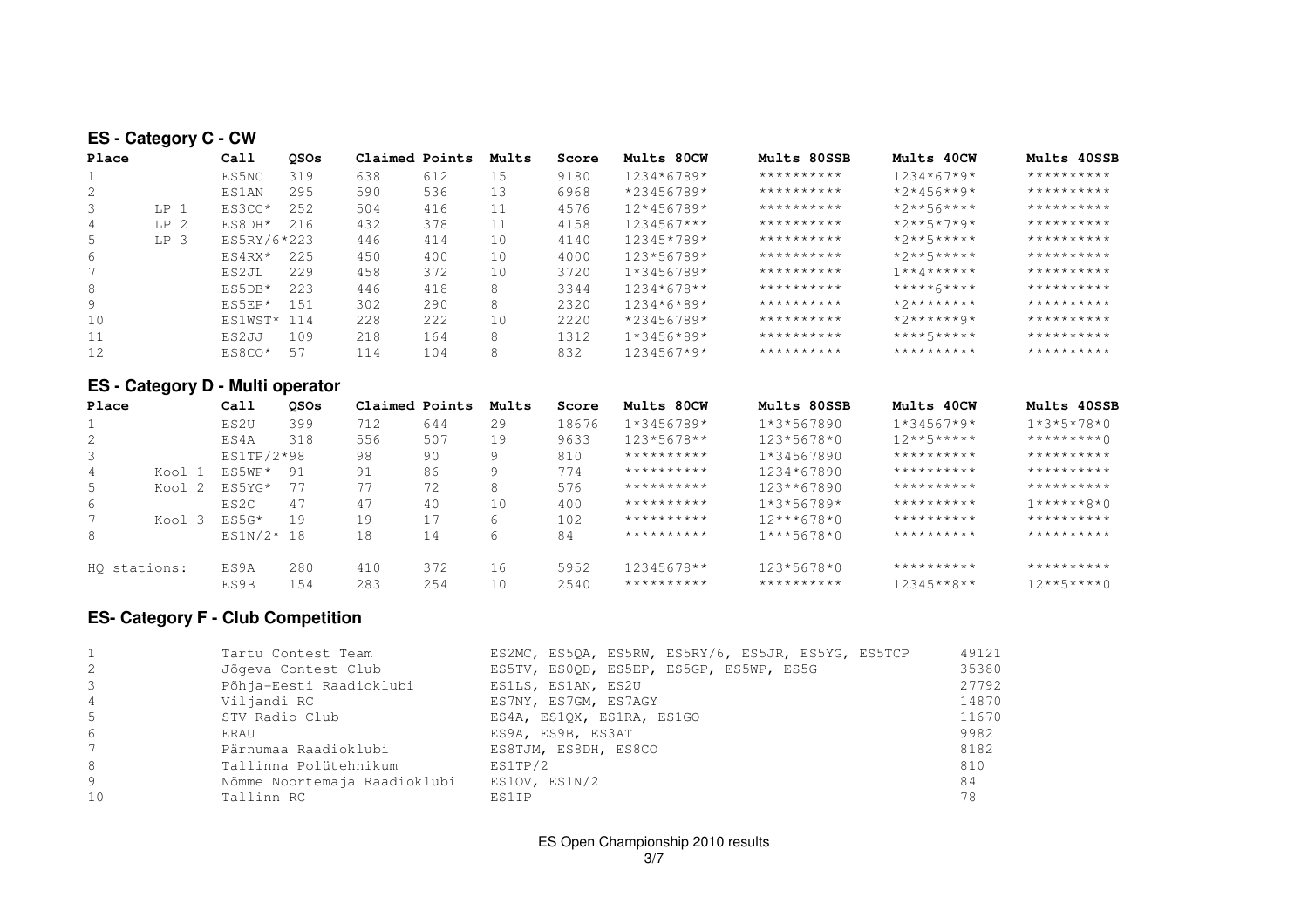# **FOREIGN STATIONS**

\* Low Power

# **Foreign - Category A - Mixed**

| Place | Call       | <b>OSOs</b> | Claimed Points |     | Mults | Score | Mults 80CW     | Mults 80SSB             | Mults 40CW    | Mults 40SSB             |
|-------|------------|-------------|----------------|-----|-------|-------|----------------|-------------------------|---------------|-------------------------|
|       | YL7A       | 175         | 249            | 240 | 33    | 7920  | 123456789*     | 1234567890              | 1234567*9*    | $12***567**0$           |
|       | LY3BN      | 168         | 265            | 246 | 32    | 7872  | 123456789*     | 123*567890              | 12345*789*    | $123*5*7**0$            |
|       | $RW2F*$    | 151         | 232            | 217 | 33    | 7161  | 123456*89*     | 123*567890              | 123456789*    | 12345*7**0              |
| 4     | LY9A*      | 163         | 247            | 233 | 28    | 6524  | 123456789*     | 123*567890              | $123456***9*$ | $***+5*7**0$            |
|       | YL2SM      | 155         | 236            | 224 | 29    | 6496  | 123456789*     | 12345678*0              | 123456789*    | $***5***0$              |
| 6     | YL2PJ*     | 141         | 225            | 212 | 24    | 5088  | 123456789*     | 123*5678*0              | $12*45**89*$  | ******7***              |
|       | $SF3A*$    | 75          | 139            | 134 | 22    | 2948  | 123*56789*     | **********              | 123456789*    | $*2**567**0$            |
| 8     | YL2PA      | 86          | 146            | 127 | 22    | 2794  | 123456789*     | $12*4567**0$            | $123*5***8**$ | $1$ ********0           |
| 9     | SN1I       | 98          | 124            | 111 | 25    | 2775  | $123***6*89*$  | $***$ * * * * * * * * 0 | *23456789*    | 1234567890              |
| 10    | SE5E*      | 74          | 132            | 117 | 22    | 2574  | 123456**9*     | $12*45*7***$            | $*2*456***$   | $12*4567***$            |
| 11    | SM5DOE*    | 62          | 104            | 89  | 20    | 1780  | $12*456**9*$   | $1***567890$            | $*2*456***$   | ****567***              |
| 12    | YL2GD      | 50          | 70             | 59  | 25    | 1475  | $12***56***9*$ | 123*567890              | $12*456**9*$  | $*23*56***0$            |
| 13    | YL2PN*     | 50          | 86             | 79  | 14    | 1106  | 123456789*     | $12***567***$           | **********    | **********              |
| 14    | OH1BOI*    | -26         | 42             | 42  | 14    | 588   | 123456789*     | $1***5678**$            | **********    | **********              |
| 15    | LY2AO      | 19          | 31             | 25  | 15    | 375   | $1*345***8**$  | **3*5*78*0              | $12*45***$    | $7$ * * * * * * * * *   |
| 16    | LY20NX     | 21          | 29             | 17  | 10    | 170   | $*2******9*$   | $123*5678**$            | $*2*********$ | **********              |
|       | RZ3ABC* 11 |             | 14             | 13  | 8     | 104   | **********     | **********              | $*23*5***$    | $1***45***90$           |
| 18    | RX6LOL* 6  |             | 11             | 11  |       | 55    | **********     | **********              | $12*45***$    | $* * * * 5 * * * * * *$ |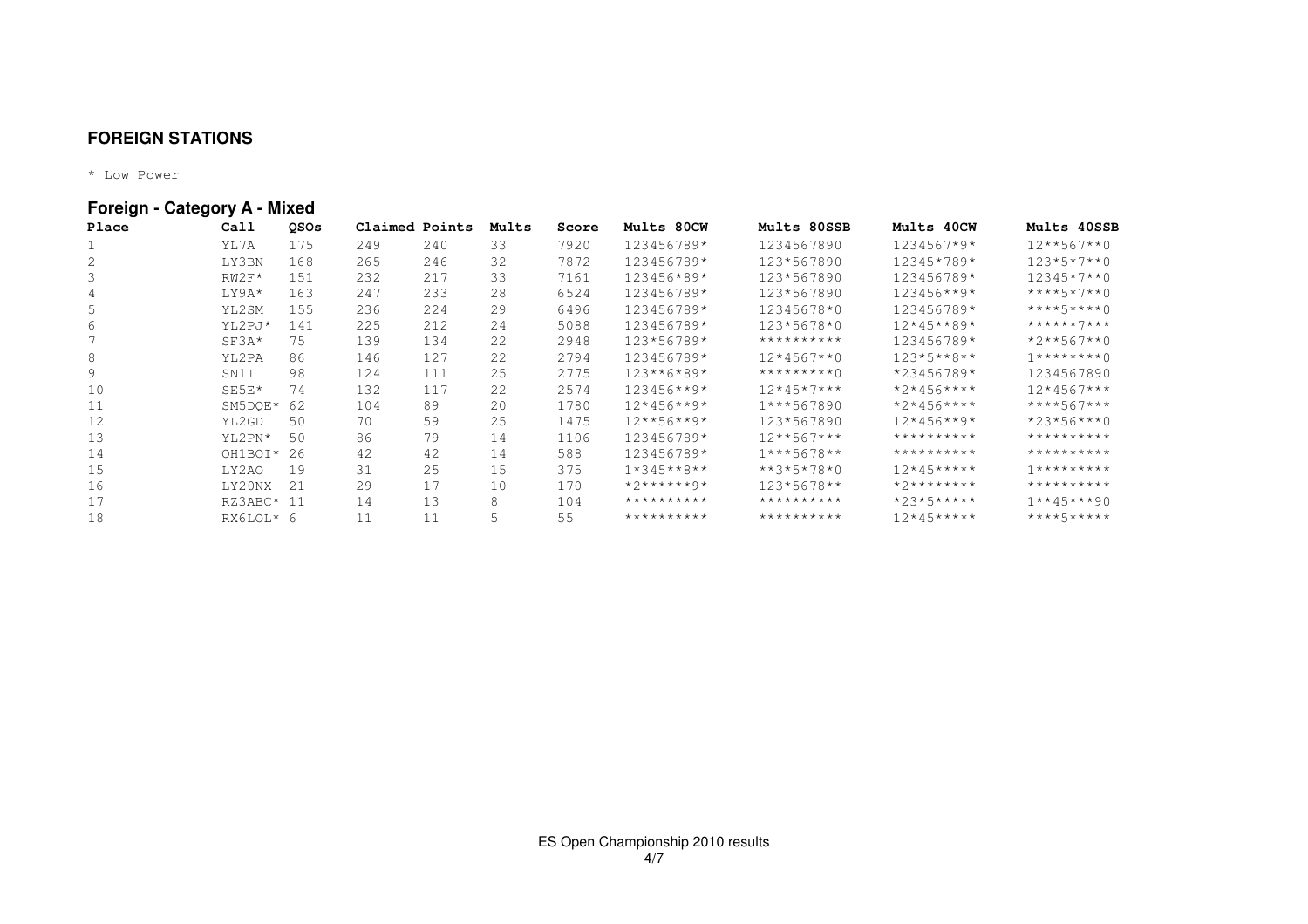|       | <b>FUIBIUI - CAIBUIUI D - 33D</b> |             |                |                |       |       |            |                          |            |                          |
|-------|-----------------------------------|-------------|----------------|----------------|-------|-------|------------|--------------------------|------------|--------------------------|
| Place | Call                              | <b>OSOs</b> | Claimed Points |                | Mults | Score | Mults 80CW | Mults 80SSB              | Mults 40CW | Mults 40SSB              |
|       | OZ1ADL                            | 116         | 116            | 105            | 20    | 2100  | ********** | 1234567890               | ********** | 1234567890               |
|       | LY3DA                             | 99          | 99             | 93             | 18    | 1674  | ********** | 1234567890               | ********** | 12345*78*0               |
|       | $8SOC*$                           | 92          | 92             | 79             | 14    | 1106  | ********** | 1234567890               | ********** | $***4567***$             |
|       | OH6JYH*                           | 84          | 84             | 79             | 11    | 869   | ********** | 1234567890               | ********** | $* * * * * * * * * \cap$ |
| 5     | YL1XN*                            | 79          | 79             | 76             | 10    | 760   | ********** | 1234567890               | ********** | **********               |
| 6     | $SISS*$                           | 56          | 56             | 49             | 14    | 686   | ********** | 123*567890               | ********** | $***4567**0$             |
|       | LY2ND*                            | 77          | 77             | 68             | 10    | 680   | ********** | 1234567890               | ********** | **********               |
| 8     | YL3DR*                            | 70          | 70             | 67             | 10    | 670   | ********** | 1234567890               | ********** | **********               |
| 9     | SM7XON                            | 54          | 54             | 44             | 15    | 660   | ********** | 12**567890               | ********** | $12**567*90$             |
| 10    | LY1SR*                            | 42          | 42             | 35             | 12    | 420   | ********** | 123*567890               | ********** | $12*4******$             |
| 11    | DG1EA                             | 39          | 39             | 37             | 11    | 407   | ********** | $***$ 3 * * * * * * 0    | ********** | 12*4567890               |
| 12    | LY4Q                              | 32          | 32             | 28             | 11    | 308   | ********** | 123*5678*0               | ********** | $1******8*0$             |
| 13    | OK4AS*                            | 34          | 36             | 32             | 9     | 288   | ********** | **********               | ********0* | 12*45678*0               |
| 14    | RA2FDX                            | 32          | 32             | 27             | 9     | 243   | ********** | 12345678*0               | ********** | **********               |
| 15    | OK1VHV*                           | -20         | 20             | 19             | 10    | 190   | ********** | $* * * * * * 7 * * 0$    | ********** | 12*45*7890               |
| 16    | GI4AAM*                           | -8          | 8              |                | 4     | 28    | ********** | **********               | ********** | $1***5*7**0$             |
| 17    | SA3BGM* 5                         |             |                |                |       | 15    | ********** | $* * * * * * * * * \cap$ | ********** | $***56***$               |
| 18    | $DL9FB*$                          | 3           | 3              | 3              |       | 9     | ********** | **********               | ********** | $***+5*7**0$             |
| 19    | $PC2F*$                           | 3           |                | $\mathfrak{D}$ |       |       | ********** | **********               | ********** | $1$ ***5*****            |
|       |                                   |             |                |                |       |       |            |                          |            |                          |

#### **Foreign - Category B - SSB**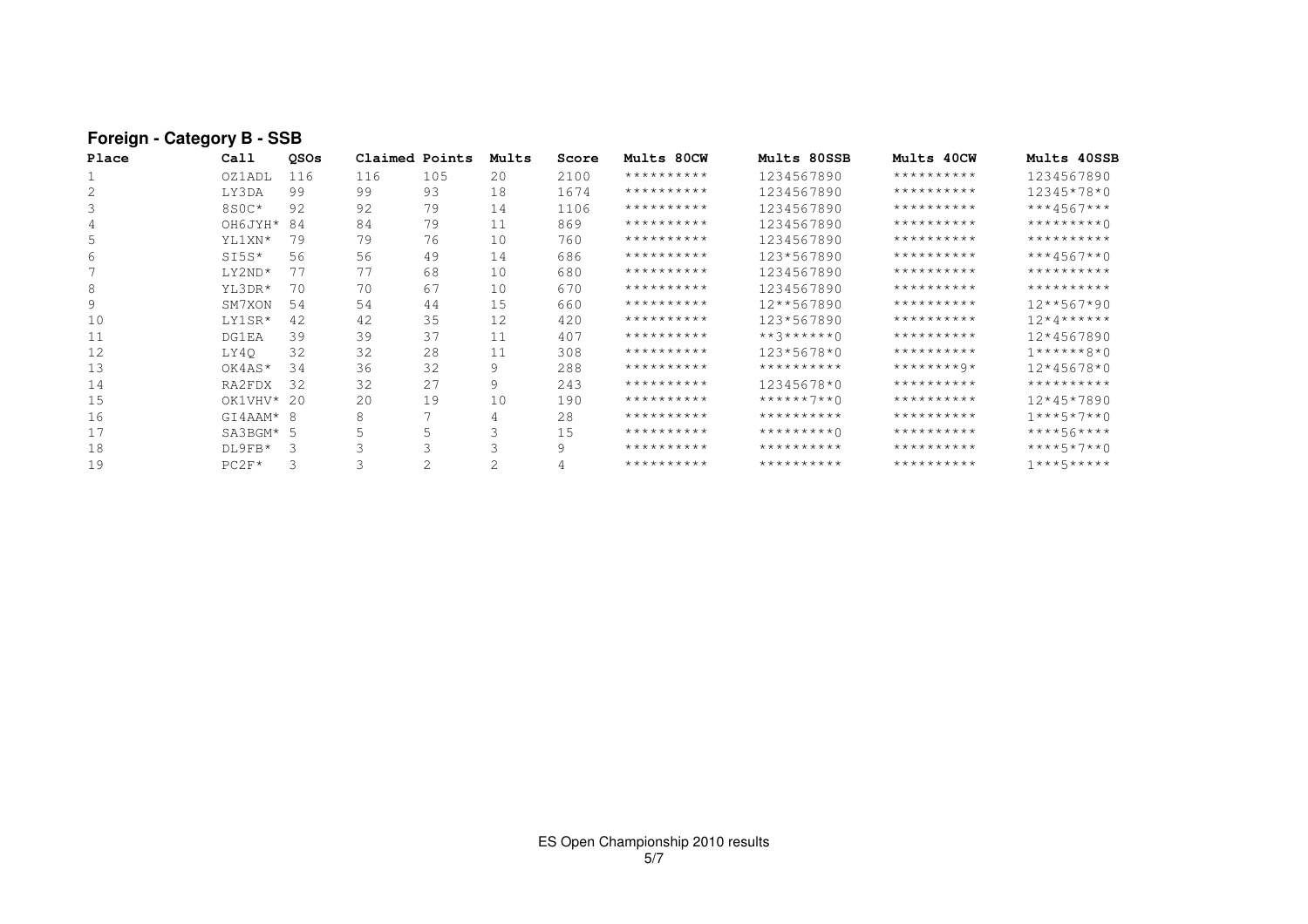|       | i vrvigir valogory v |      |     |                |       |       |               |             |               |                |
|-------|----------------------|------|-----|----------------|-------|-------|---------------|-------------|---------------|----------------|
| Place | Call                 | QSOs |     | Claimed Points | Mults | Score | Mults 80CW    | Mults 80SSB | Mults 40CW    | Mults 40SSB    |
| 1     | LY7M                 | 123  | 246 | 236            | 18    | 4248  | 123456789*    | **********  | 123456789*    | **********     |
| 2     | YL2BJ                | 119  | 238 | 230            | 17    | 3910  | 123456789*    | **********  | 1234567*9*    | **********     |
| 3     | LY4CW                | 98   | 196 | 186            | 18    | 3348  | 123456789*    | **********  | 123456789*    | **********     |
| 4     | LY2F                 | 103  | 206 | 196            | 17    | 3332  | 123456789*    | **********  | 12345678**    | **********     |
| 5     | SP1AEN* 100          |      | 200 | 194            | 17    | 3298  | 123*56789*    | **********  | 123456789*    | **********     |
| 6     | YL5M*                | 102  | 204 | 192            | 17    | 3264  | 123456789*    | **********  | 123456*89*    | **********     |
| 7     | LY2BOS* 94           |      | 188 | 180            | 17    | 3060  | 123456789*    | **********  | 123456*89*    | **********     |
| 8     | LY2BKT               | 91   | 182 | 176            | 16    | 2816  | 123456789*    | **********  | 12345**89*    | **********     |
| 9     | UA2FL                | 80   | 160 | 154            | 18    | 2772  | 123456789*    | **********  | 123456789*    | **********     |
| 10    | RW3AI                | 82   | 164 | 158            | 16    | 2528  | $12*45678**$  | **********  | 123456789*    | **********     |
| 11    | SM6BSK*              | 78   | 156 | 146            | 17    | 2482  | 12345678**    | **********  | 123456789*    | **********     |
| 12    | DL8QS                | 79   | 158 | 134            | 18    | 2412  | 123456789*    | **********  | 123456789*    | **********     |
| 13    | OH5NE*               | 70   | 140 | 130            | 15    | 1950  | 123456789*    | **********  | $12*456**9*$  | **********     |
| 14    | SLOW*                | 68   | 136 | 118            | 13    | 1534  | 123456789*    | **********  | $*2*456***$   | **********     |
| 15    | RA3NC                | 61   | 122 | 120            | 12    | 1440  | $*2***56****$ | **********  | 123456789*    | **********     |
| 16    | YL2HK*               | 73   | 146 | 124            | 10    | 1240  | 123456789*    | **********  | $***5***$     | **********     |
| 17    | U3DI*                | 56   | 112 | 96             | 12    | 1152  | $12***56****$ | **********  | 123456*89*    | **********     |
| 18    | SM5CSS* 44           |      | 88  | 80             | 14    | 1120  | 123456789*    | **********  | $*2*4567***$  | $************$ |
| 19    | YR5T                 | 51   | 102 | 92             | 10    | 920   | $***+5***$    | **********  | 123456789*    | **********     |
| 20    | SM5IMO*              | -36  | 72  | 64             | 14    | 896   | 1234567*9*    | **********  | $12*456**9*$  | **********     |
| 21    | LY2J                 | 35   | 70  | 66             | 12    | 792   | 123456*89*    | **********  | $12*45***$    | $************$ |
| 22    | YO2CJX* 48           |      | 96  | 88             | 9     | 792   | **********    | **********  | 123456789*    | **********     |
| 23    | SP4GL                | 34   | 68  | 64             | 11    | 704   | $*23*5678**$  | **********  | $12*45***9*$  | **********     |
| 24    | EU6AA*               | 25   | 50  | 50             | 14    | 700   | 12345678**    | **********  | $12345***8**$ | **********     |
| 25    | UW5M                 | 2.8  | 56  | 52             | 13    | 676   | $12*456*8**$  | **********  | $12*4567*9*$  | **********     |
| 26    | ON3ND                | 40   | 80  | 70             | 9     | 630   | **********    | **********  | 123456789*    | **********     |
| 27    | YO2GL*               | 41   | 82  | 70             | 9     | 630   | **********    | **********  | 123456789*    | **********     |
| 28    | SP8LBK               | 2.8  | 50  | 44             | 13    | 572   | $*2***56****$ | **********  | $*23456***9*$ | $1***5*7**0$   |
| 29    | RV3DBK* 34           |      | 68  | 64             | 7     | 448   | **********    | **********  | $*2*456789*$  | **********     |
| 30    | SMOBSB* 20           |      | 40  | 38             | 9     | 342   | 123*56789*    | **********  | $***5***$     | **********     |
| 31    | IN3QBR* 25           |      | 50  | 40             | 6     | 240   | **********    | **********  | *2345**89*    | **********     |
| 32    | E77E                 | 15   | 30  | 28             | 8     | 224   |               | **********  | 1234567*9*    | **********     |
| 33    | $SF5X*$              | 14   | 28  | 24             | 8     | 192   | $123*5**89*$  | **********  | ***45*****    | **********     |
| 34    | UX4FC*               | 14   | 28  | 26             | 7     | 182   | **********    | **********  | 123456*8**    | **********     |
| 35    | PA2REH* 11           |      | 22  | 20             | 8     | 160   | **********    | **********  | 12345*789*    | **********     |
| 36    | DJ6TK*               | 14   | 28  | 26             | 6     | 156   | **********    | **********  | $12*456**9*$  | **********     |
| 37    | UA9XBJ* 16           |      | 32  | 26             | 6     | 156   | **********    | **********  | 12*45**89*    | **********     |
| 38    | SP2010CY16           |      | 32  | 26             | 6     | 156   | **********    | **********  | $*2*4567*9*$  | **********     |
| 39    | HA5CW*               | - 11 | 22  | 22             | 7     | 154   | **********    | **********  | 123456**9*    | **********     |
| 40    | $PA0ATG* 12$         |      | 2.4 | 2.2.           | 6     | 132   | **********    | **********  | $*23456***9*$ | **********     |

#### **Foreign - Category C - CW**

ES Open Championship 2010 results 6/7